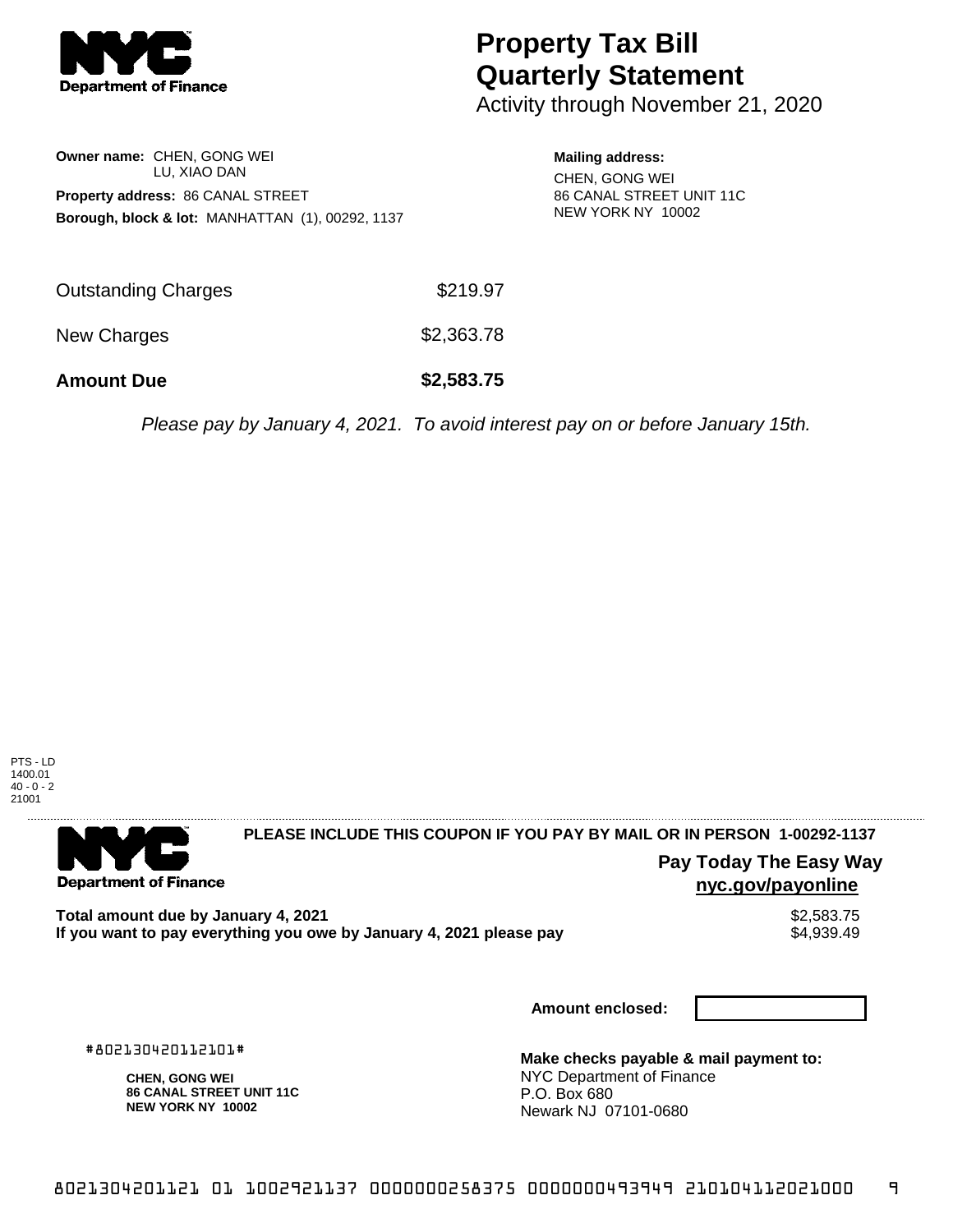

| <b>Previous Charges</b>                                                         |                      |                 | Amount                             |
|---------------------------------------------------------------------------------|----------------------|-----------------|------------------------------------|
| Total previous charges including interest and payments                          |                      | \$219.97        |                                    |
| <b>Current Charges</b>                                                          | <b>Activity Date</b> | <b>Due Date</b> | Amount                             |
| <b>Finance-Property Tax</b><br><b>Adopted Tax Rate</b><br>Co-op Condo Abatement | 01/01/2021           | 01/01/2021      | \$2,444.52<br>$$-97.88$<br>\$17.14 |
| <b>Total current charges</b>                                                    |                      |                 | \$2,363.78                         |
| <b>Tax Year Charges Remaining</b>                                               | <b>Activity Date</b> | <b>Due Date</b> | <b>Amount</b>                      |
| <b>Finance-Property Tax</b><br><b>Adopted Tax Rate</b><br>Co-op Condo Abatement | 01/01/2021           | 04/01/2021      | \$2,444.52<br>$$-97.88$<br>\$17.14 |
| Total tax year charges remaining                                                |                      |                 | \$2,363.78                         |
| If you want to pay everything you owe by January 4, 2021 please pay             |                      |                 | \$4,939.49                         |
| If you pay everything you owe by January 4, 2021, you would save:               |                      | \$8.04          |                                    |
| <b>Overpayments/Credits</b>                                                     | <b>Activity Date</b> | <b>Due Date</b> | Amount                             |
| Refund Available                                                                |                      | 10/01/2019      | $$-70.79$                          |
| Refund Available                                                                |                      | 10/01/2019      | $$-69.56$                          |

**Total overpayments/credits remaining on account \$140.35**

You must apply for a refund or a transfer of credits resulting from overpayments within six years of the date of **the overpayment or credit. Please note that overpayments and credits are automatically applied to unpaid taxes.**

#### **Home banking payment instructions:**

- 1. **Log** into your bank or online bill pay website.
- 2. **Add** the new payee: NYC DOF Property Tax. Enter your account number, which is your boro, block and lot, as it appears here: 1-00292-1137 . You may also need to enter the address for the Department of Finance. The address is P.O. Box 680, Newark NJ 07101-0680.
- 3. **Schedule** your online payment using your checking or savings account.

#### **Did Your Mailing Address Change?** If so, please visit us at **nyc.gov/changemailingaddress** or call **311.**

When you provide a check as payment, you authorize us either to use information from your check to make a one-time electronic fund transfer from your account or to process the payment as a check transaction.